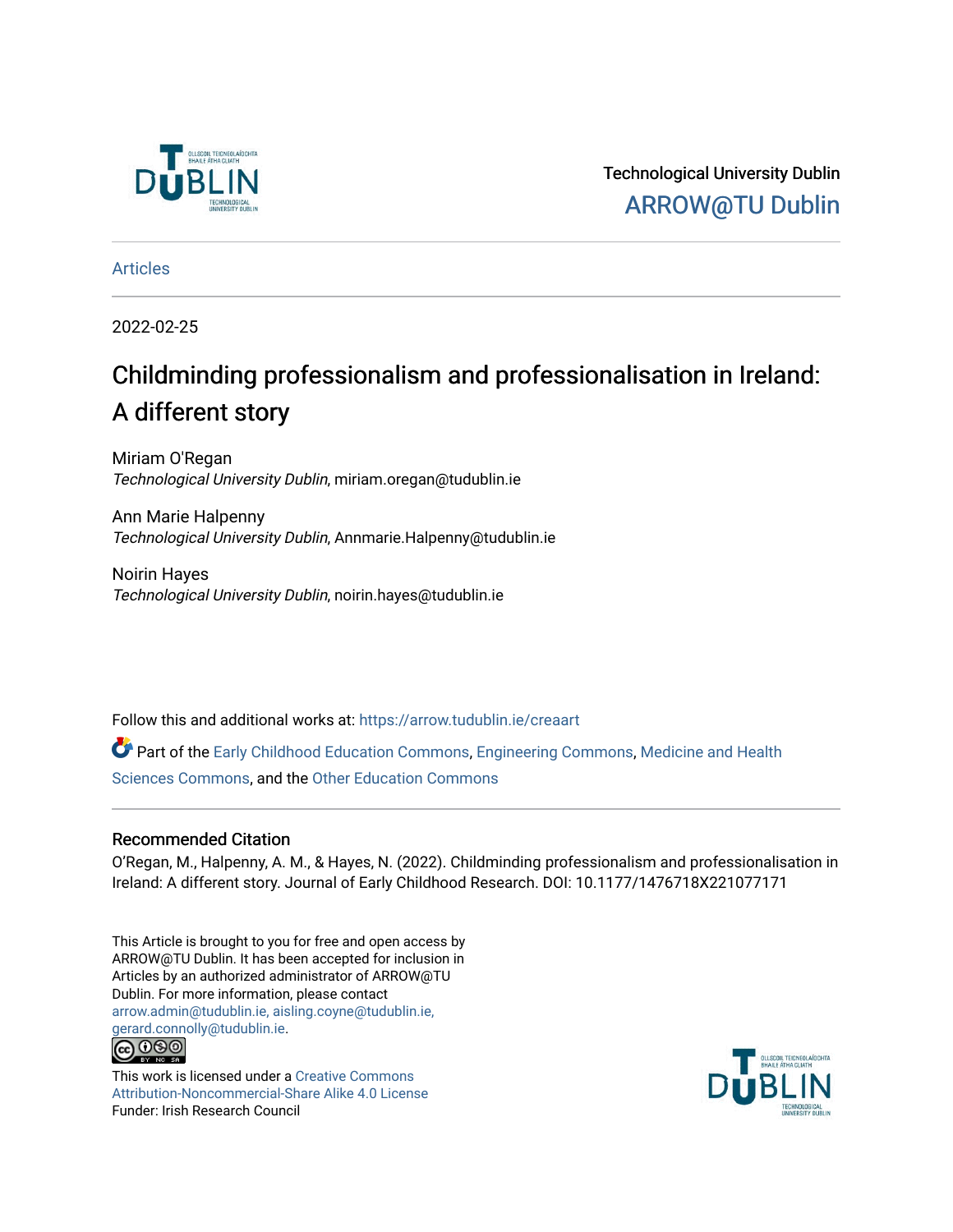# **Childminding professionalism and professionalisation in Ireland: A different story**

Journal of Early Childhood Research  $1 - 15$ © The Author(s) 2022  $\circledcirc$ 

DOI: 10.1177/1476718X221077171 Article reuse guidelines: [sagepub.com/journals-permissions](https://uk.sagepub.com/en-gb/journals-permissions) [journals.sagepub.com/home/ecr](https://journals.sagepub.com/home/ecr)



**Miriam O'Regan**

**Ann Marie Halpenny** Technological University Dublin, Ireland

**Nóirín Hayes** Technological University Dublin, Ireland Trinity College Dublin, Ireland

#### **Abstract**

This research focussed on documenting the praxis and paedagogy of paid, professional childminding (family childcare/day care) in Ireland. It explored professionalism and professionalisation among childminders in the context of the evolving understanding of professionalism in Early Childhood Education and Care (ECEC) nationally and internationally. The research was conducted within the framework of Ecocultural Theory (ECT) on the eve of mandatory regulation of childminding against the backdrop of Irish ECEC policy. A mixed method approach was adopted, using the Ecocultural Family Interview for Childminders (EFICh), including participants' photographs, case study surveys, researcher field notes and holistic ratings. We present findings related to childminder professionalism and professionalisation, highlighting its significant differences from centre-based provision. It is vital to understand childminding as an ecocultural adaptation to create a stable family niche, relationally and economically. It helps to explain childminders' approach to just-in-time training as adult learners, their desire for public recognition of childminding's differences and unique value, and their need for supportive supervision in their family home ahead of annual inspection. Imposed professionalism is rejected in favour of a participatory approach sensitive to agentic childminders' professional development. To support and develop professional 21st century childminding, Ireland requires a tailored regulatory system specific to childminding.

#### **Keywords**

childminding (family childcare/day care), professionalism, professionalisation, ecocultural theory, early childhood education and care (ECEC), Ireland

#### **Corresponding author:**

Miriam O'Regan, The Research Centre for Psychology, Education and Emotional Intelligence, Technological University Dublin- Blanchardstown Campus, Blanchardstown Rd N, Blanchardstown, Dublin, D15 VPT3, Ireland. Email: [miriam.oregan@tudublin.ie](mailto:miriam.oregan@tudublin.ie)

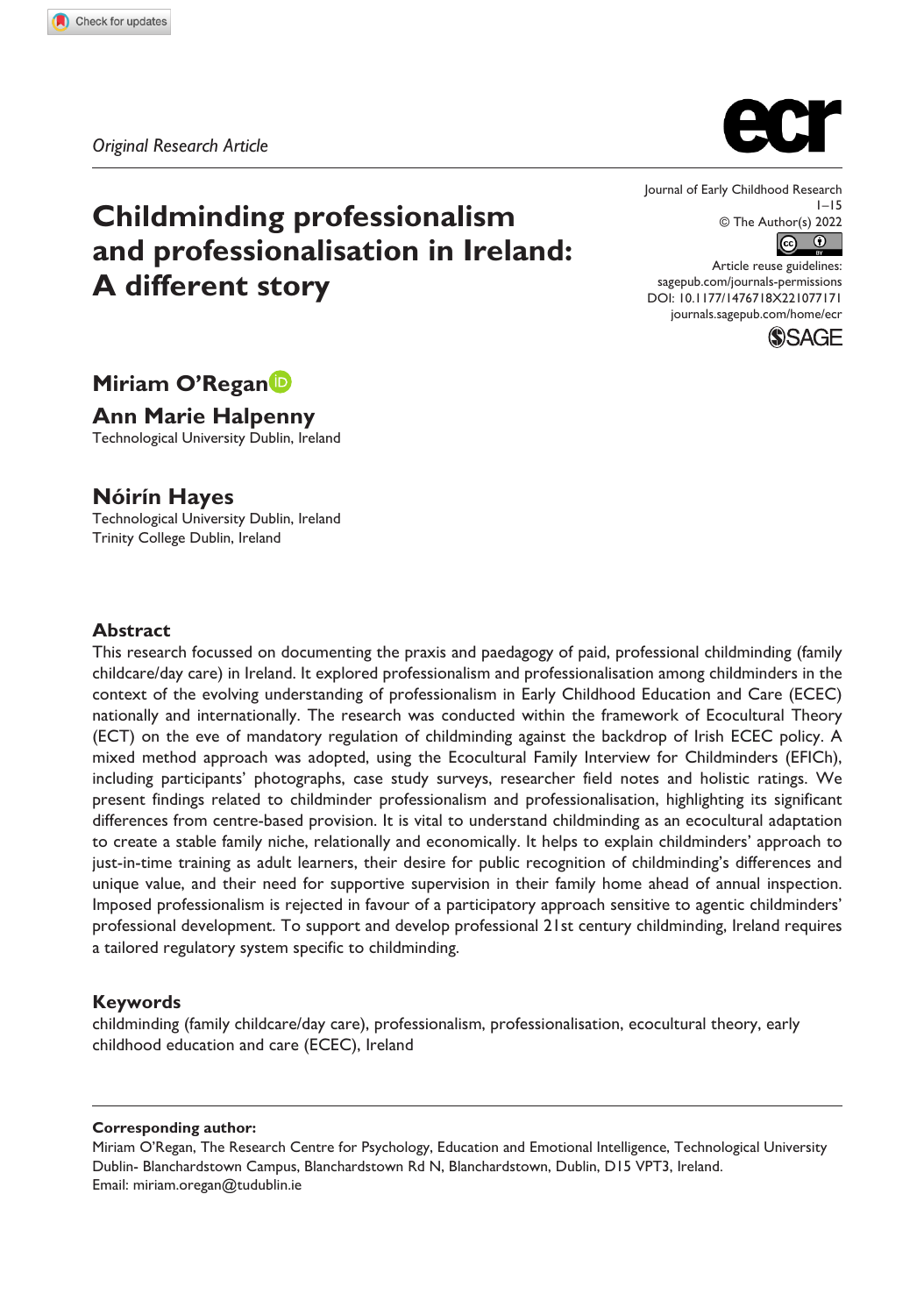# **Introduction**

The question of professionalism among childminders is often raised in the context of the professionalisation of early childhood educators more broadly (Urban et al., 2011), despite significant differences between centre-based provision and home-based, self-employed childminders. These differences can be seen most clearly in the close relationships between childminder, family and children (O'Regan et al., 2020; Tonyan, 2017), the flexible, real-life paedagogy (O'Regan et al., 2021) as well as the necessity of business practices in managing a sustainable childminding service (Greener, 2009). These differences impact both childminders' understanding of professionalism and the process of professionalisation in childminding.

# *Background*

In Ireland over the last two decades, the professionalisation of Early Childhood Education and Care (ECEC) has meant steadily rising levels of minimum qualifications with aspirations to a graduate led workforce (Urban et al., 2017). Curricular policies, regulation and inspection criteria are determined nationally, with individual childcare services, from crèches to childminders, experiencing ever tighter regulation and inspection (Oberhuemer, 2011) within competitive childcare markets (Gallagher, 2012; Lloyd and Penn, 2012), while experiencing little improvement in pay and working conditions (Moloney, 2015).

In this context, the question of professionalism among childminders has been raised (Urban et al., 2011), with the inference that the professionalisation of childminding ought to follow along the same lines as other forms of ECEC. For Vandenbroeck and Bauters (2017), childminders' poor pay and working conditions, the challenges of isolation, and low levels of societal esteem pose a dilemma of sustainability and fairness, which requires professionalisation as commonly understood: that is, raising the standard of qualifications required for childminding in order to increase childminders' career prospects, improve the quality of childcare for children, and mitigate high attrition rates among childminders. Previous research into the professionalisation of childminding in Ireland has documented progress in the process of professionalisation (O'Regan et al., 2019). Specifically, despite poor pay and working conditions, childminders hold rising levels of qualifications, consider childminding to be a career, value their distinctive approaches as childminders, and enjoy collaborative relationships within Childminding Ireland, the national association for professional childminders (O'Regan et al., 2019). However, childminders' views on professionalism and professionalisation were found to vary considerably along a spectrum from demands for full inclusion in the ECEC sector on the same terms to calls for specific recognition as home-from-home, independent, childcare providers (Brooker, 2016).

In Ireland, childminding is not yet fully included in the national ECEC system and operates outside regulation in the informal economy for the most part, at the time of writing. Current legislation exempts most paid childminders from regulation, even though non-relative childminders care for an estimated 10% of children in Ireland from infancy to 12years of age, (*n*=88,000) according to the Central Statistics Office (CSO, 2017). Exempt childminders are allowed to care for three or fewer unrelated preschool children (DCYA, 2016) or up to six children of any age (DCYA, 2018b). In January 2021, of an estimated 15,000–19,000 childminders (DCEDIY, 2021; DCYA, 2019a), only 77 were registered with Tusla, the Irish national Child and Family agency, tasked with improving wellbeing and outcomes for children. Tusla is responsible for child protection, early intervention, and family support services as well as the regulation and inspection of ECEC.

From 2002 to 2012, the National Childminding Initiative (NCMI) aimed to support childminders to professionalise in preparation for inclusion in an early years' registration system for all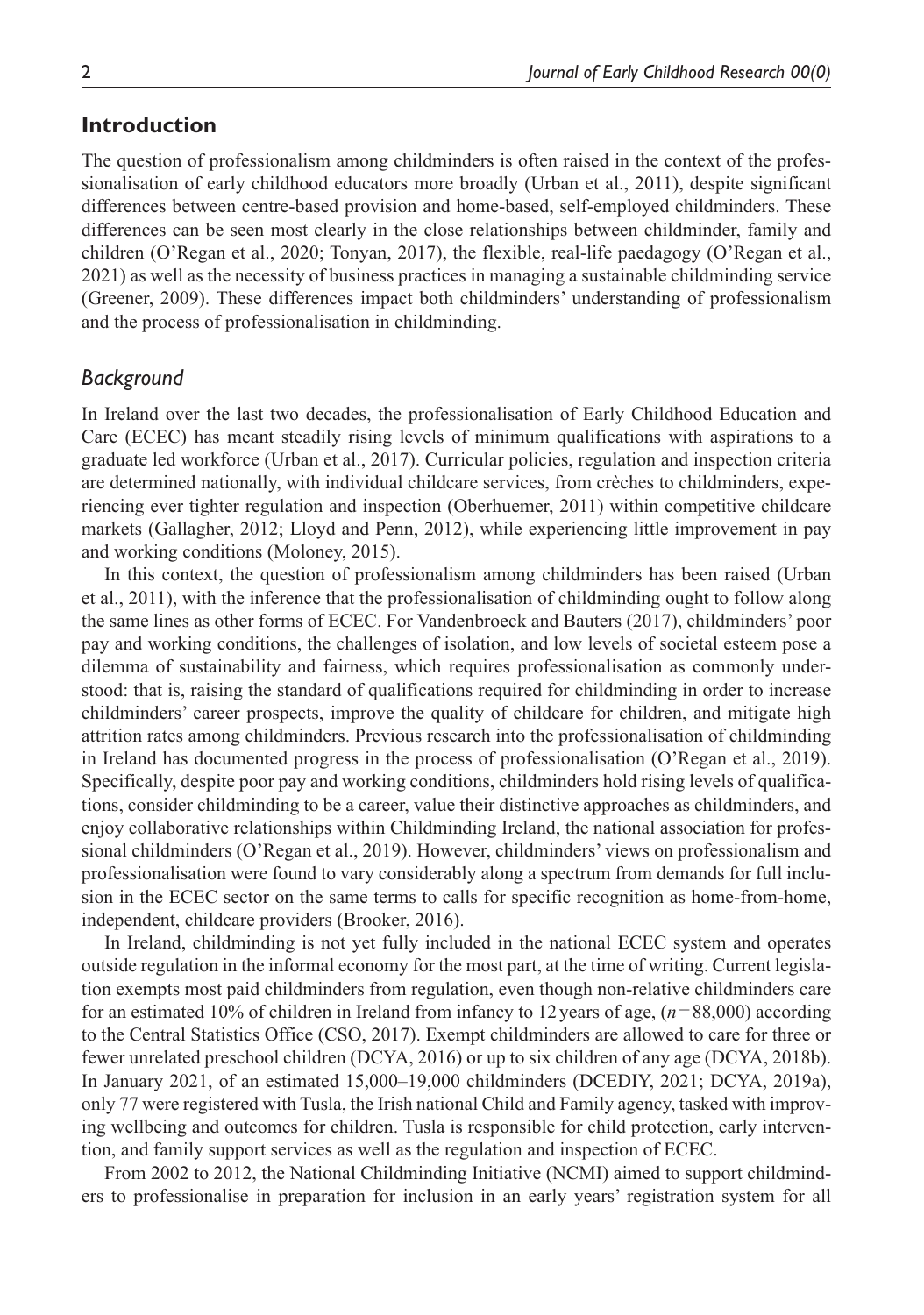ECEC services (DJELR, 2000). Similar to the entrepreneurial model in the UK (Bond and Kersey, 2002; Cragg and Dawson, 2003; Greener, 2009; Owen and Roby, 2006), the National Guidelines for Childminders (DCYA, 2008) promoted a model of professional childminding intended to raise the quality of childminding services and associated outcomes for children as well as bringing childminding out of the informal economy, in which most exempt childminders operated. NCMI offered free training, a development grant, and a tax relief designed to encourage childminders to professionalise voluntarily. This involved three main strands: (1) gaining ECEC qualifications, (2a) registering as an ECEC provider with Tusla, or if exempt from regulation, (2b) making a voluntary notification to local Childcare Committees and (3) registering with the Departments of Revenue/Social Protection for tax and social insurance.

While similar to the entrepreneurial model in the UK, this contrasts markedly with childminders' working conditions in France and Denmark. Rather than being self-employed, since 2004 French childminders are considered independent contractors, with protection under employment law, social welfare benefits exemption from income tax, and access to a state subsidy system for childcare. In Denmark, childminders are directly employed by local childcare authorities, and paid on an incremental scale like other early years' workers, with all associated benefits.

From 2010 onwards however, the NCMI was progressively dismantled in all regions due to financial constraints, without any national evaluation (Daly, 2010), and no research evidence, providing impetus for the present study. Local Childminder Advisory Officers (*n*=33) were made redundant, cutting childminders off from local networks and home visits, and greatly reducing the training opportunities available to exempt childminders. The new Early Years Regulations still did not include exempt childminders (DCYA, 2016), since they were introduced under the Child Care Act (Acts of the Oireachtas, 1991), which effectively continues to exempt the majority. Childminders were likewise excluded from participation in the new National Childcare Scheme, apart from the tiny minority of registered childminders (DCYA, 2019c). More recently, under the new Childminding Action Plan (2021–2028) (DCEDIY, 2021), the Irish government now plans to implement mandatory registration and regulation of all paid childminding (DCYA, 2019b) with the amendment of the Child Care Act (1991). To develop the system, six regional Childminding Development Officers and a National Childminding Coordinator have been recruited in preparation for the rollout of tailored regulations and supports for all childminders (DCYA, 2019b). In a time of transition for childminding, this study seeks to situate and highlight childminders' perspectives on professionalism.

#### *Theoretical framework*

In this context of informal childminding, previous research found Irish childminders wished to be included in a professional ECEC system, once it did not 'compromise the essential nature of childminding, but instead (it) should be derived from its distinctive characteristics in a bottom-up, organic manner' (O'Regan et al., 2019: 12). In order to do this, the framework of Ecocultural Theory (ECT) was adopted (Tonyan, 2015; Weisner, 2002) because it theorises links between daily activity and cognitive dimensions including emotions, motives, cultural models, values, goals and scripts. Like other socio-cultural theories, ECT proposes that the 'culture' of early care is not an abstract concept, but is visible in everyday activities (Gillen et al., 2007; Rogoff, 2003; Tonyan, 2015). Thus, when childminders talk about how and why they organise their daily caregiving routines, their descriptions reflect the meaning systems they draw from, providing insights into their cultural models, those semi-articulated, taken-for-granted, shared understandings within a community (Quinn and Holland, 1987).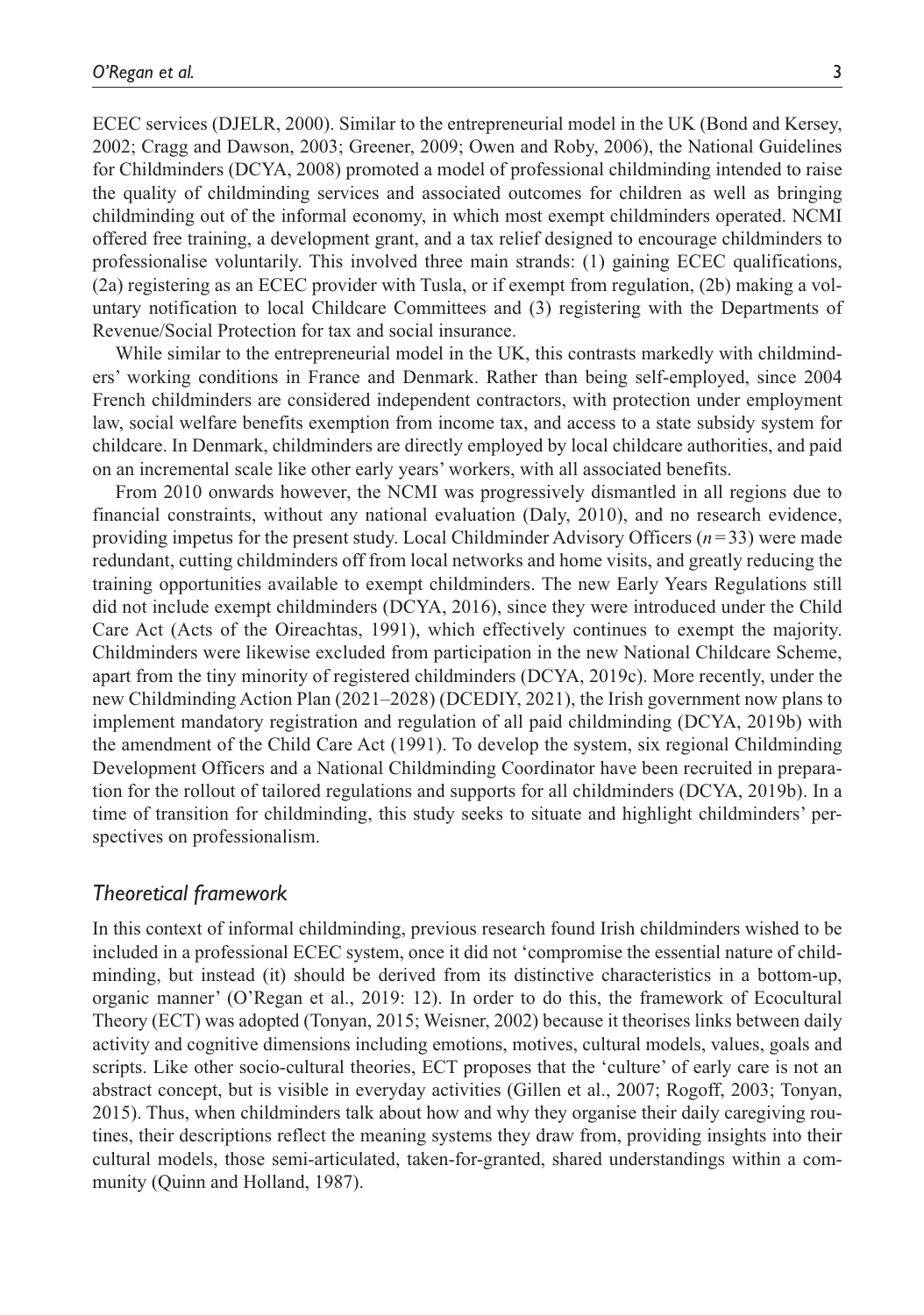From this ecocultural perspective, childminding can be defined as 'a home-based ecological niche in which multiple families (i.e. childminder, children, childminder's own family and children's families) work together in raising children' (Tonyan and Nuttall, 2014: 119). To document the daily routines of informal childminders and understand the underpinning cultural models, we used the Ecocultural Family Interview for Childminders (EFICh) based on the Ecocultural Family Interview For Family Child Care Providers by the California Child Care Research Partnership (Tonyan, 2015). The ideas and methods that guided the development of this instrument are drawn from anthropology, ethnography, psychology, sociology and clinical practice (California Child Care Research Partnership, 2014). In collaboration with a member of the original team in California, the protocol was specifically adapted to the Irish ECEC system and terminology in order to capture the ecocultural features of childminding in Ireland. The researcher was also trained in its use.

#### *Methodology*

The EFICh research instrument has four main components: first, the semi-structured, conversational interview; second, childminder photographs illustrating their daily practice used as prompts in the interview, and third, researcher field notes of observations of the home and interactions between the childminder and the children. In addition, a background survey gathered information about the family's economic circumstances, the childminder's reported levels of agency, their educational level and views on parenting in early childhood.

Two visits were made to each setting. During the initial visit, the research project and protocol was explained, holistic observation of the home and interactions was conducted (<1 hour) and a background survey was left for completion. During the second visit, the conversational, semistructured EFICh interview was conducted (1–1.5hours). Subsequently, based on all these sources of data, the researcher completed ratings for each childminder to assign holistic ratings in four thematic areas: (1) cultural models, (2) sustainability of daily routines, (3) service needs and use and (4) quality improvement, advocacy, and complexity. Based on what childminders valued in what they said, enacted in what they did, and evaluated in how they reflected on their work, the researcher gave High, Medium, or Low ratings, which the researcher had to justify with supporting vignettes drawn from the field notes, interview, or background survey. To receive a HIGH rating, the childminder must value a model in what she says, enact it in her daily routine activities, and see (or evaluate) its impact on the children's outcomes in some way; a MEDIUM rating means the childminder partially values, enacts or sees the model, while a LOW rating means that there is little or no evidence of valuing, enacting, or seeing the model.

The data were coded for analysis using Dedoose®, a web-based application for analysing mixed method research with text, photos and spreadsheet data (Salmona et al., 2019). This allowed for a qualitative analytic process of structured discovery, 'during which analytic strategies remained open to unexpected processes and patterns while focussing on project-specific topics' (Weisner, 2014: 167), identifying patterns through close, iterative listening, reading and observing of the sample data, guided by project-specific questions.

*Ethical considerations.* This research was approved by the Ethics Committee of TU Dublin in accordance with its policies and procedures. To facilitate informed consent to participate or withdraw at any stage, all participants were given complete and accurate information as well as the opportunity in conversation to discuss the nature, purpose and outputs of this significant, exploratory study, the first ecocultural study (Tonyan, 2017; Weisner, 2002) conducted in Ireland. This research involved building rapport and listening deeply to participants' concerns and needs, while maintaining sufficient researcher objectivity to complete ratings, usually at a later date. Anonymity and confidentiality were guaranteed regarding any information disclosed; participants' names used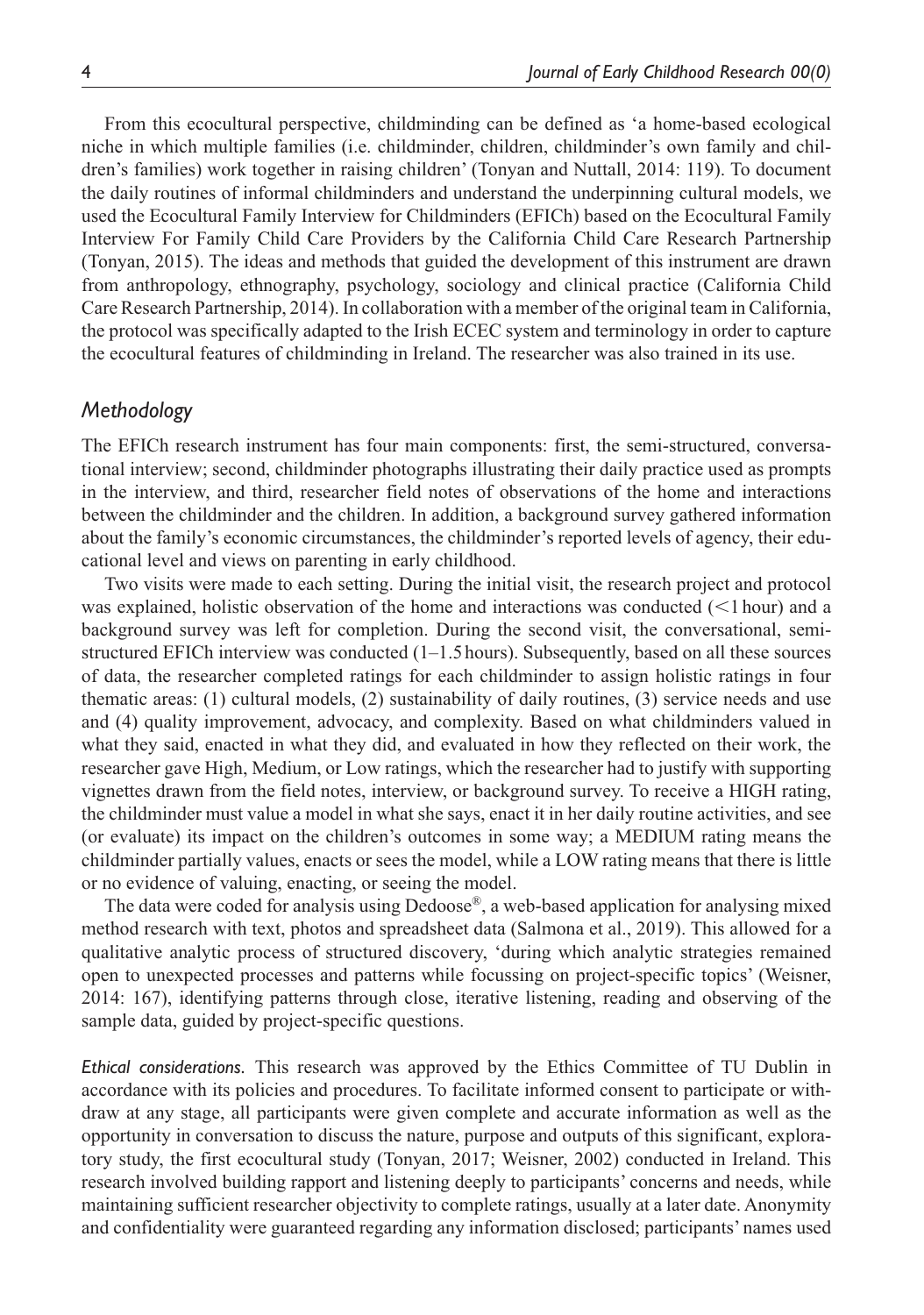|  | Table 1. Demographic characteristics of participants. |  |  |  |
|--|-------------------------------------------------------|--|--|--|
|--|-------------------------------------------------------|--|--|--|

| Age                         | N(%)      |
|-----------------------------|-----------|
| 30-34 years                 | 1(5.9)    |
| 35-39 years                 | 4(23.5)   |
| $40$ years +                | 12(70.6)  |
| Ethnicity                   |           |
| <b>Irish</b>                | 12 (70.6) |
| Other White                 | 4(23.5)   |
| African                     | 1(5.9)    |
| Years childminding          |           |
| $20$ years +                | 2(11.8)   |
| 9-19 years                  | 5(29.4)   |
| 6-8 years                   | 1(5.9)    |
| 3-5 years                   | 4(23.5)   |
| $<$ 2 years                 | 5(29.4)   |
| <b>Education attainment</b> |           |
| Level 9 (Masters)           | 2(11.8)   |
| Level 7/8 (Bachelors)       | 3(17.6)   |
| Some college, no degree     | 3(17.6)   |
| Level 5/6                   | 8(47.1)   |
| Secondary School            | 1(5.9)    |

in this article are fictional. No observations of individual children were conducted, and photographs used as prompts during interviews were shared with parental consent. Children's identifying features were removed to ensure anonymity where necessary, and no photos of children were retained for use by the researcher afterwards.

*Limitations of study.* Since the research was conducted with a small, self-selecting sample of professionalised childminders, it may reflect primarily the views of childminders who were more confident about coming forward to participate. Caution should be exercised in applying the findings to Irish childminders in general. This investigation is also the work of a sole researcher, and the possibility of interpretation bias must be acknowledged.

*Study participants.* In total, 17 childminders participated in this research: only two were registered with Tusla, although 15 were members of Childminding Ireland. All participants were female, and over 70% (*n*=12) held at least the national standard qualification for centre-based ECEC practitioners, a 400-hour post-secondary certificate. In addition, nearly 30% (*n*=5) held qualifications at degree level in other disciplines, in line with the national average of 27% for 25 to 64year olds in 2018 (OECD, 2019), see Table 1. There were no male participants, reflecting the almost nonexistent male childminder in Ireland.

# **Findings**

In relation to professionalism and professionalisation, the findings highlighted two significant areas of difference, which contrast significantly with the existing paradigms of professionalism in ECEC. The first difference relates to childminding as a business: unsupported by the State, childminders in Ireland are self-employed and must market and manage their ECEC services as small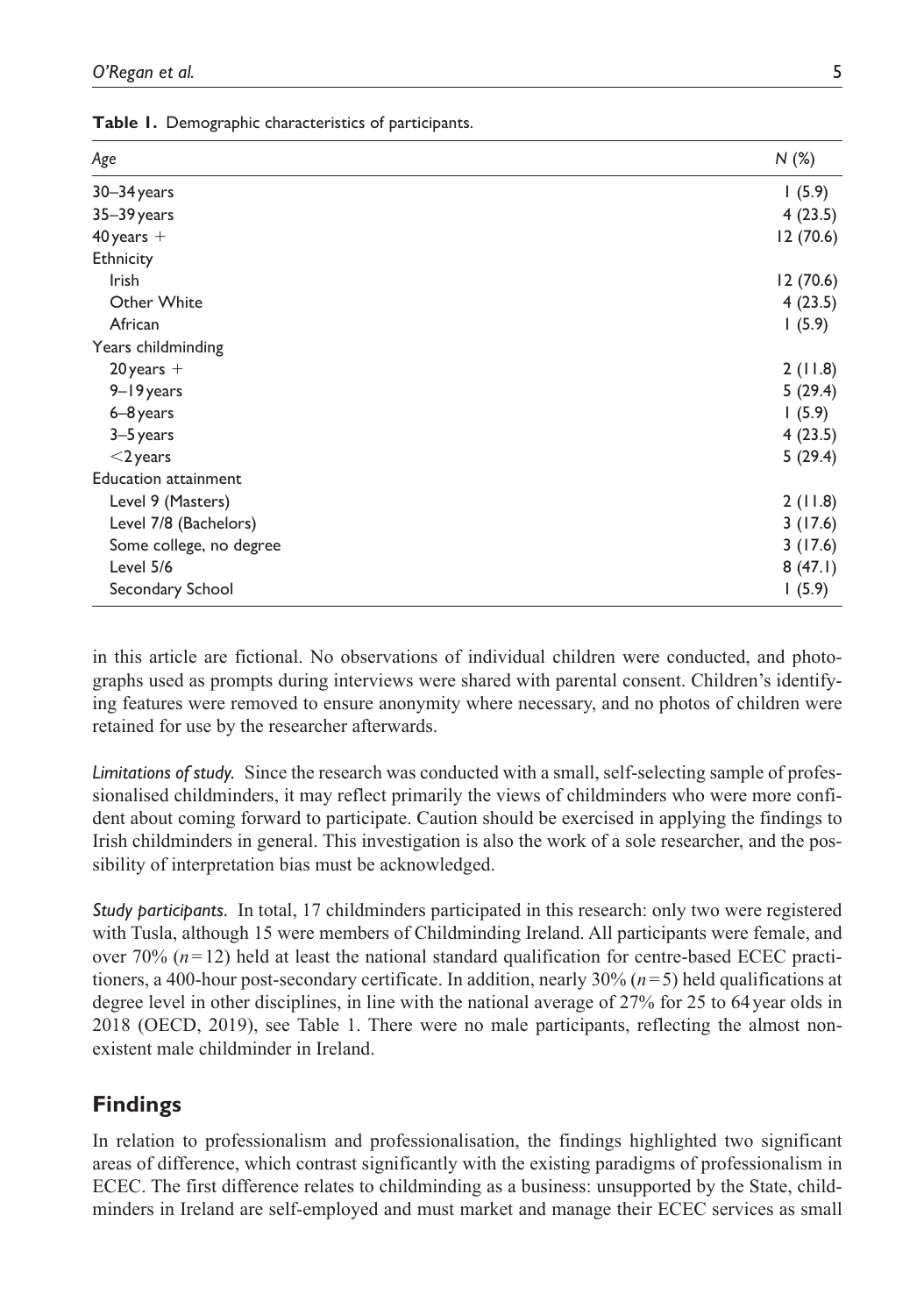businesses also. The second difference relates to how childminders enter the profession: almost all study participants, except for two, started childminding in their own home as intending or new mothers looking to meet the needs of their own young children (Page, 2011). This is strikingly different from the more usual choice to embark on a career in ECEC typically during or after secondary school education.

Moreover, the findings highlighted the tension between the caring, nurturing paedagogy of childminding on the one hand, and the need to manage a service and earn sufficient income on the other. In childminding, the functions of manager and practitioner are rolled into one person working at home, unlike centre-based services, where the ECEC practitioner and manager are two separate roles in professional environments.

# *Professionalism in practice*

The influence of the NCMI entrepreneurial model was evident in the range of business practices adopted by childminders in the study, from contracts and policies to insurance and engagement with government and professional bodies. The tension between paedagogical and administrative skills has been highlighted in ECEC previously (Campbell-Barr, 2018). However, it was noteworthy that the exempt childminder participants adopted only those practices which they found beneficial, and which did not detract from their primary goal of being with the children.

#### *Childminding business relationships*

The research narratives revealed unique aspects of the childminder-parent relationship, which in addition to a close, personal relationship also involved a transactional, business dimension. Childminders emphasised the necessity of clear boundaries between these parallel relationships in order to balance the needs of all concerned. As promoted by NCMI (DCYA, 2008), one way in which childminders achieved harmonious personal/business relationships was through using a contract setting out the details of services agreed, resultant fees due, arrangements for holidays or sick leave, and permissions to do with outings, photographs and medicines. Usually, written policies and procedures were used to outline their practice regarding behaviour, food and intimate care, and to give details of emergency back-up arrangements.

Most participants indicated that contracts, policies and procedures facilitated the conduct of their service as a business: 'Yeah, I felt like I actually am a business rather than just childminding, ad hoc'. – Chloe. Some childminders felt this type of paperwork had been very useful in setting boundaries of mutual respect and gaining desirable conditions of work, such as paid leave, and in commanding respect for childminding as a profession. The following description highlighted changes in the sector brought about under the NCMI:

I suppose in the beginning when I started childminding, you were very much taken for granted. It was 'Ah sure, you're only babysitting. Here you are'. And I used to have parents who'd come say, 'You know what now, I'm off. I've holidays for the rest of the week. So, I won't bother sending him to you.' Which meant I didn't get paid. . . So, I found down through the years things have gotten better. And both parents are working. They both understand that it's a profession as well. They understand the whole thing about holidays and all that kind of stuff. And we have kind of a good agreement. I have contracts now, which I never had before. – Cathy

Some participants acknowledged how difficult this aspect of the business relationship was when the parents involved had become friends: 'I suppose if I had set, maybe I need to be stricter myself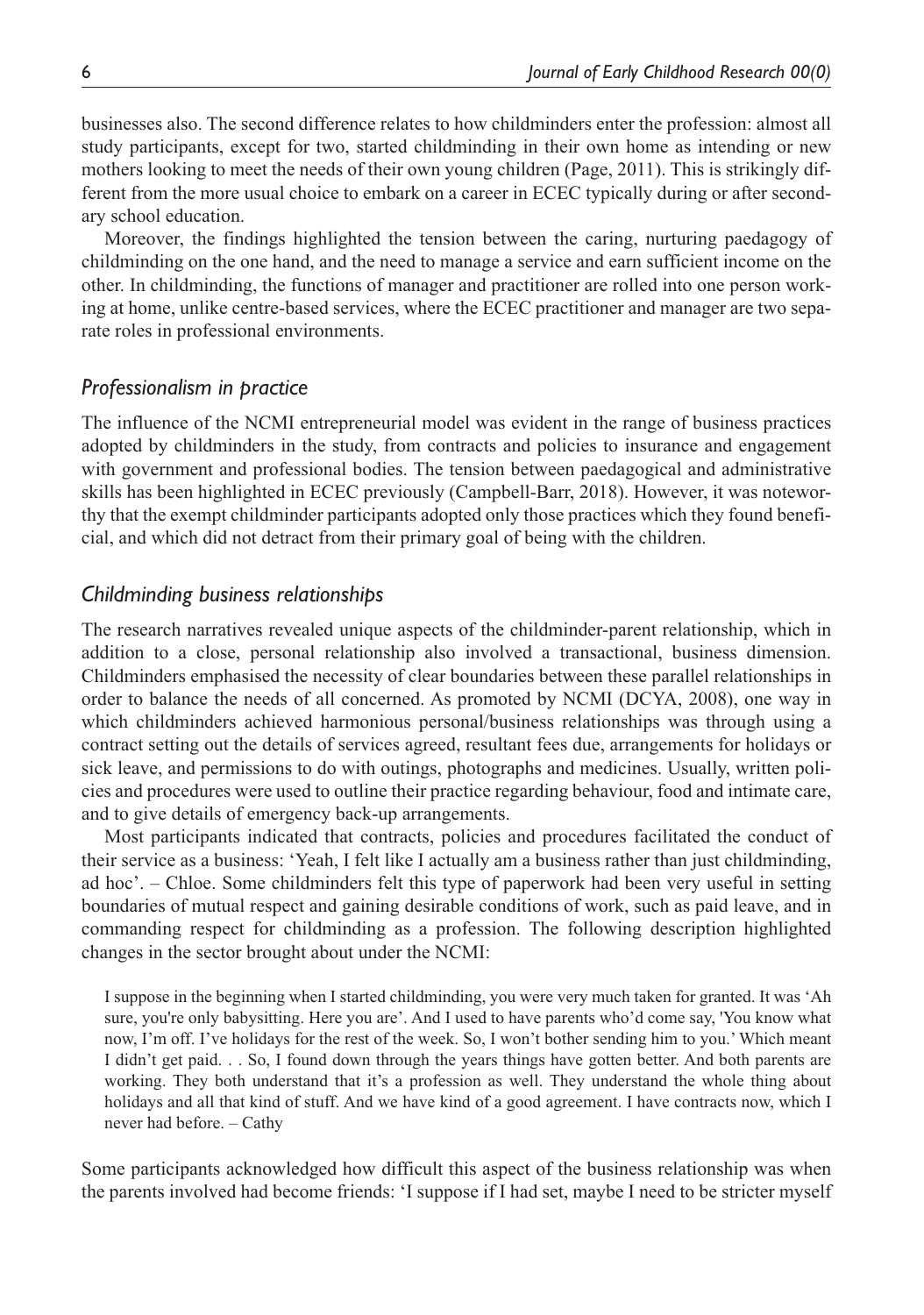in, you know, regarding my own worth, and say, you know, 'Look, if you don't turn up, you still pay, that it's a set wage'. –Mary

However, other participants found that paperwork was not always valued by parents in any meaningful way. Several mentioned how parents never asked to see policies, or qualifications, or insurance certificates, things which they believed were important aspects of their professional approach to childminding. While parents approved of contracts, policies and procedures in theory, participants felt they made little impact on their conduct in relation to the childminding service in practice. This lack of interest may be explained by the priority placed on close relationships by childminders and parents:

No, they don't want to see them (*policies and certificates*). And I have them, and they're in the drawer. . . They're not bothered. Do you know what they want to see? They want to come, and they want to see what you're like. –Marianne

Although childminders needed to project a business-like approach to successfully run their services, it seems the individual caring relationships which developed with children and families went beyond this 'business relationship' as the primary influence shaping and informing their professionalism.

*Professional code of conduct among childminders.* Another significant finding was the identification of a common code of conduct among childminders, generally unwritten, which valued trustworthiness, reliability and flexibility as professional attributes in relation to client families. These could be construed as a cultural model or principles of professional practice for childminders (Brock, 2013).

To be entrusted with the care of other parents' children was seen as an honour and a responsibility. For one participant, parental trust was one of the privileges of childminding: '. . .that their parents trust me. Like I have them longer than what they spend with their parents, you know, yeah, it really is lovely'. – Mary. Another participant mentioned the challenge of this responsibility, of being entrusted with such an important role in children's lives:

So, I think it's a big responsibility that they're going to turn out right, because I'm putting my values in, [shaping them] or the way that I do things could be different to the way they do things at home. – Cathy

Such relationships of trust require considerable emotional intelligence and maturity, which Page (2018) has characterised as the principles of Professional Love: emotional resilience and reflectiveness; the capacity to act with the needs of the other person in mind, non-judgementally; and the patience to build a gradual, authentic, reciprocal relationship with the child and parent in order to create an enduring mutual relationship of affection (Garrity and Canavan, 2017; Grimmer, 2021).

Reliability was another important trait of professionalism for childminders in the study. Several even spoke of working through illness in order to provide a reliable service and to avoid the letting parents down:

Sometimes I work my days through migraines. And it's, you know, you don't want to disappoint the parents, you don't want to ring them in the morning and go like this, And I'm not well, because it's just, you don't want to do that. So, you want to be reliable. – Rianne

Other participants mentioned flexibility as a key attribute of their professionalism: that is, extending hours to support minded children in times of family crisis, or being willing to adjust to a child's needs by taking on different activities, such as attending dental appointments or chauffeuring to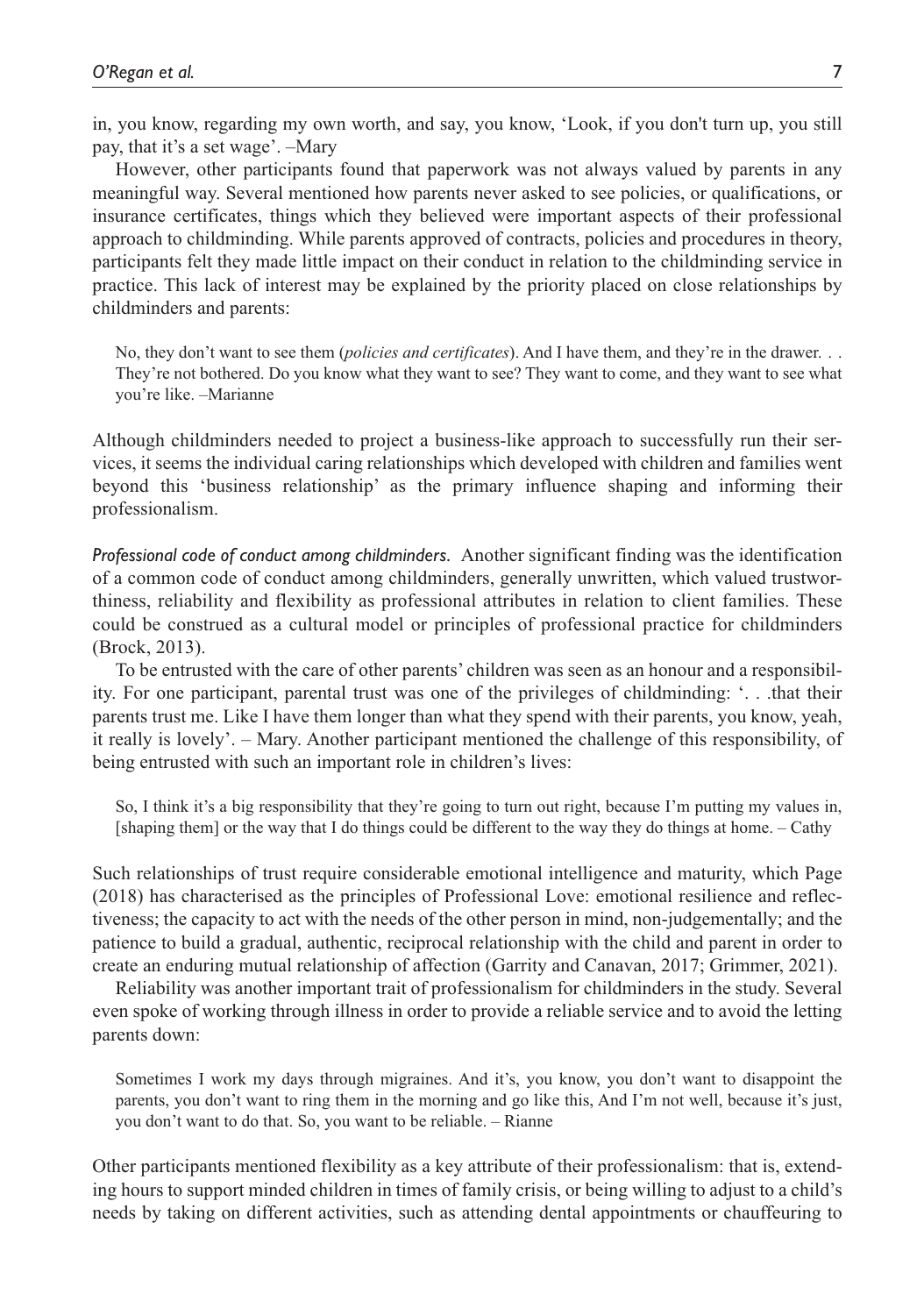

**Figure 1.** Childminders' process of professionalisation.

dance classes. As the ecocultural definition highlights, childminding is also family minding, as multiple families work together in raising children (Tonyan and Nuttall, 2014).

Narratives revealed a professional pride as childminders in building and maintaining secure, long term, close relationships with children and families through consistent love and kindness over time. Being considered trustworthy, reliable and flexible were vital components of their personal pride as professionals as well as their reputation in the community.

# *The process of professionalisation*

Another noteworthy finding was the identification of a process of professionalisation specific to childminders (see Figure 1), which differs in significant ways from the process of professionalisation for care workers (Brannen and Moss, 2003). There were differences in terms of motivation and purpose, in approach to qualifications and supervision, and in terms of self-understanding as childminding professionals.

The ecocultural research protocol opened a window into underlying cultural models and values through the conversational description of daily routines, activities and concerns. The patterns of professionalism which emerged have highlighted some striking contrasts with professionalisation for centre-based ECEC practitioners, indicating a distinctive approach to professionalisation among study participants, as illustrated in Figure 1. Firstly, the most common starting point for becoming a childminder was becoming, or planning to become, parents, not a career choice to train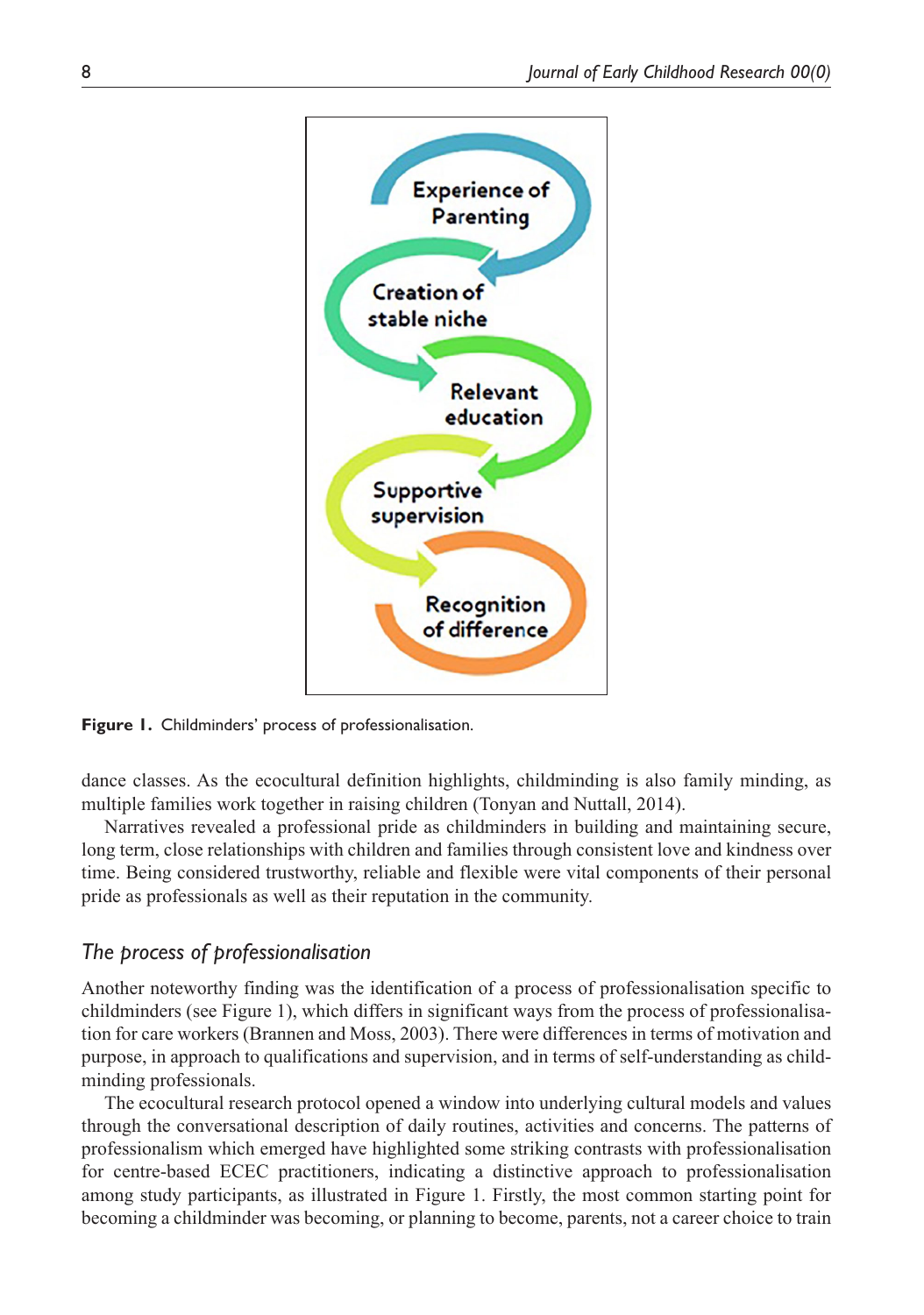to become an ECEC professional; in fact, most had pursued different careers previously. The main motivation for starting a childminding service was being able to care for their own children at home by earning a sufficient income. Thus, the primary goal was the creation of a stable family niche rooted in their values and beliefs, which would work within family resources and constraints, to meet the needs of their family members; a typical adaptation described by ECT (Gallimore, 1993; Gallimore and Lopez, 2002). Consequently, as adult learners, participants sought professional training which was relevant, 'just-in-time' education specific to childminding as opposed to long term programmes (Tonyan et al., 2017). Supportive supervision was preferred to inspection, in keeping with the relational nature of childminding, and study childminders advocated for public recognition of the different type of provision childminding offers rather than pressure to conform to centre-based standards. Each of these will be explored further in the following sections.

*Experience of parenting as motivation.* In initiating a childminding service, two motives clearly predominated: the desire to be able to raise their own child/ren, and the need to gain a sufficient income to do so; it was not, primarily, the desire to provide an ECEC service in the community. In an earlier survey, the most common reason given for starting a childminding service was to be able to stay home with their own children (O'Regan et al., 2019). This motivation was further highlighted by childminders' narratives: of 17 interviewees, 15 had become childminders to allow them to create a sustainable family routine as new or intending parents. There were only two non-parents in the study, both of whom had previously worked as nannies, prior to setting up as childminders once they had homes of their own: one of them was expecting her first child. A typical example is Joanna, who started childminding after having her second child and moving to a rural area where jobs in her field were a considerable commute away. As she explained:

. . .and the thought of having my two children out at six o'clock in the morning. . . I wouldn't really know my own kids, the stress of it. . . If I went back working now, I'd be paying to work until they are 4 or you know, go to school, five or whatever. -Joanna

*Creation of a stable family niche.* According to ecocultural theory, in order to thrive, families make adaptations to their niche in ways that are meaningful to them in terms of their beliefs and values; congruent with the needs and characteristics of family members; and sustainable for relatively long periods of time, given the constraints and opportunities involved (Weisner et al., 2005). For study participants, starting a childminding service was a necessary adaptation to allow for the creation of a stable family niche which met the family's needs sustainably, even if it meant leaving a lucrative career in another profession. It was a practical response to family constraints in line with meaningful personal values, meeting the needs of mothers with very young children. For most participants, childminding income enabled childminders stay home and care for their own, often very young, children, while saving money on travel and childcare expenses. This was done with the full support of their spouse/partner, who usually became the primary earner, and whose income subsidised the childminding service. This was an intentional step, as former IT specialist Mary explained:

My journey started after we adopted my daughter from Ethiopia because I'd worked in IT and travelled an awful lot, and I just knew that that wasn't going to suit family life. So, while on my leave, I did my Quality Awareness Programme and my First Aid, and started writing up policies and procedures, and then in about March 2011, I had my first two little girls come and join us, and it's just gone on from there. – Mary

With the goal of creating a stable family niche in mind, childminders viewed their relationships with minded children and their families primarily as a type of extended family, with an emphasis on nurturing paedagogy similar to parents at home (Hayes, 2007; O'Regan et al., 2021).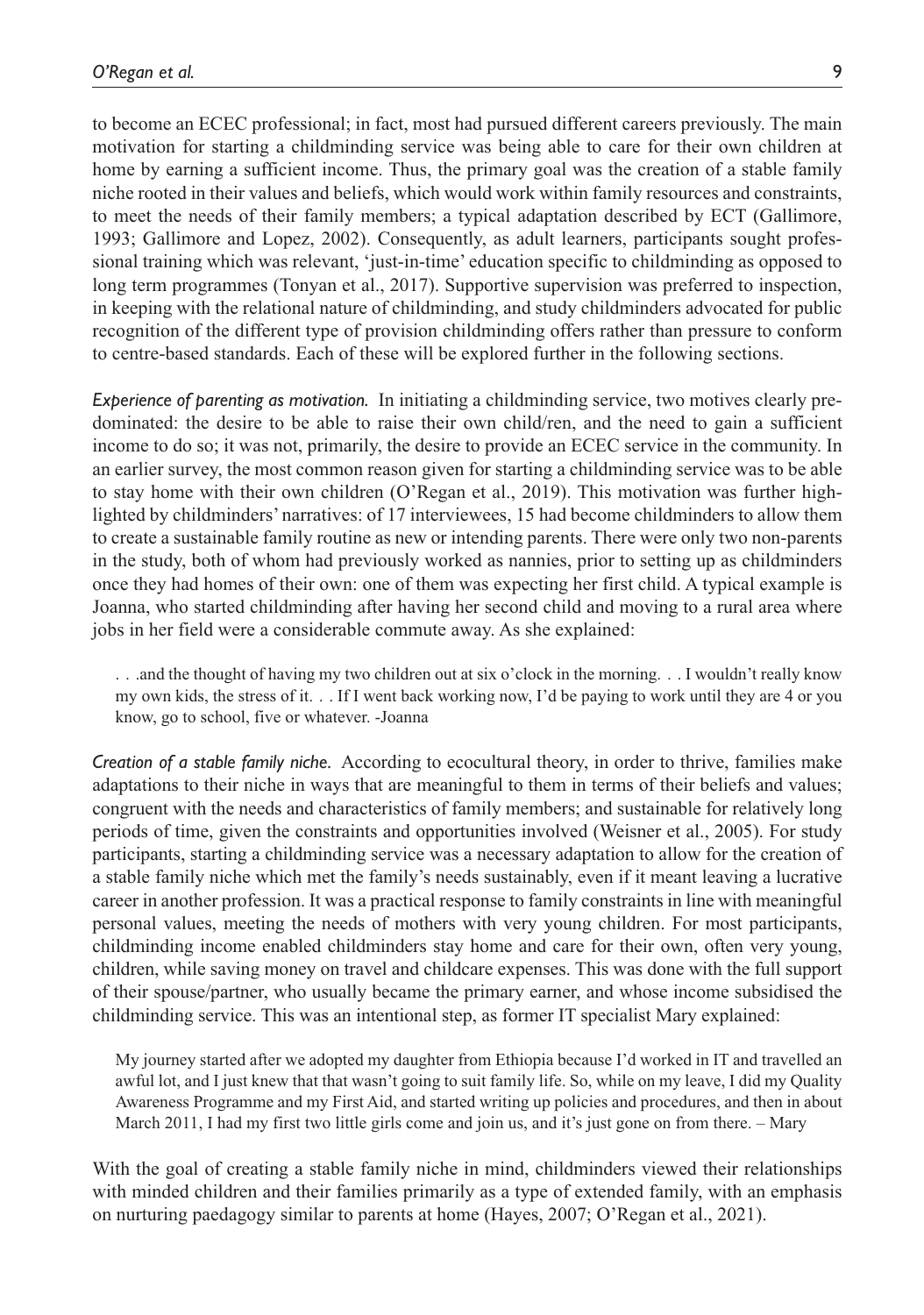*Relevant education specific to childminding.* As adult learners, many participants started to undertake training and education in ECEC 'just in time' while setting up their childminding service or during the first few years; most had no ECEC training prior to that. This 'just-in-time' approach, typical of adult learners, is learner-centred, learner-driven and it provides immediate skill formation (Tonyan et al., 2017). While enthusiastic about ECEC learning, several respondents highlighted the need for courses more directly relevant to childminding, and at times and in places accessible to childminders working long hours all week. Due to its relevance and practical application, the unaccredited Quality Awareness Programme (QAP) for childminders was highly appreciated, while QQI level 5 in ECEC, the national accredited qualification, was considered less suitable for childminding:

I don't really think the way the course was set out, I don't think it was geared towards my type of practice, childminding in the home. . . I'd say if people wanted to be childminders, just alone, then there needs to be a course, if it's going down the qualification route, there has to be a course geared for childminding, or even just individual modules that have to be completed. - Chloe

Similarly, several study participants noted the difficulty of attending courses offered in difficult to reach locations, or held during the day, when childminders were working. While online learning was an option, the importance of education in a local childminding community of practice was also emphasised:

It doesn't even have to be a stringent, you know level 5, but that you'd be given, let's say, your folder on 1-2. You'd go away and you'd read it, and then you come into a discussion with other childminders, and you know, where you've questions with that, you'd learn from others, with you've been given this pack. . . -Paula

*Supportive supervision for emotional work.* Even when eligible, with relevant qualifications, childminders in Ireland remain reluctant to engage with current regulatory and quality support systems, as evidenced by very low numbers of childminder registrations with Tusla, due to what most participants considered the inappropriate and disproportionate nature of existing regulations. Rather than the inspection of settings, participants sought supportive supervision and individual mentoring, particularly in light of the isolation and intensive emotional labour involved in childminding. Some of those who had experienced inspection as childminders were critical of the process:

It was just more about the ticking the boxes for the paperwork, than are those children actually engaged? Are they happy? No one ever asked, 'Are the parents happy?' or 'Have you lost children due to concerns?' or 'How are you doing? How are you feeling? Do you feel pressure in this job?' – Paula

*Public recognition of difference.* In this study, childminders advocated for public recognition and respect for the different provision that childminding offers rather than pressure to conform to centre-based standards. They sought recognition for who they really are – parents who open their homes to care for other parents' children:

I think appreciation . . . needs to be given to families who are willing to mind children in their home. . . . And I don't think it's fair to ask of parents to open their home to millions of checks, to a ton of paperwork, when there's already so much to do, in very small-scale services like these. . . because they become part of the family, they become part of, you know, a really nice small place. -Rianne

Several participants expressed a sense of low esteem for childminders in society in general and spoke of the desire for recognition for the impact and influence of childminders on the young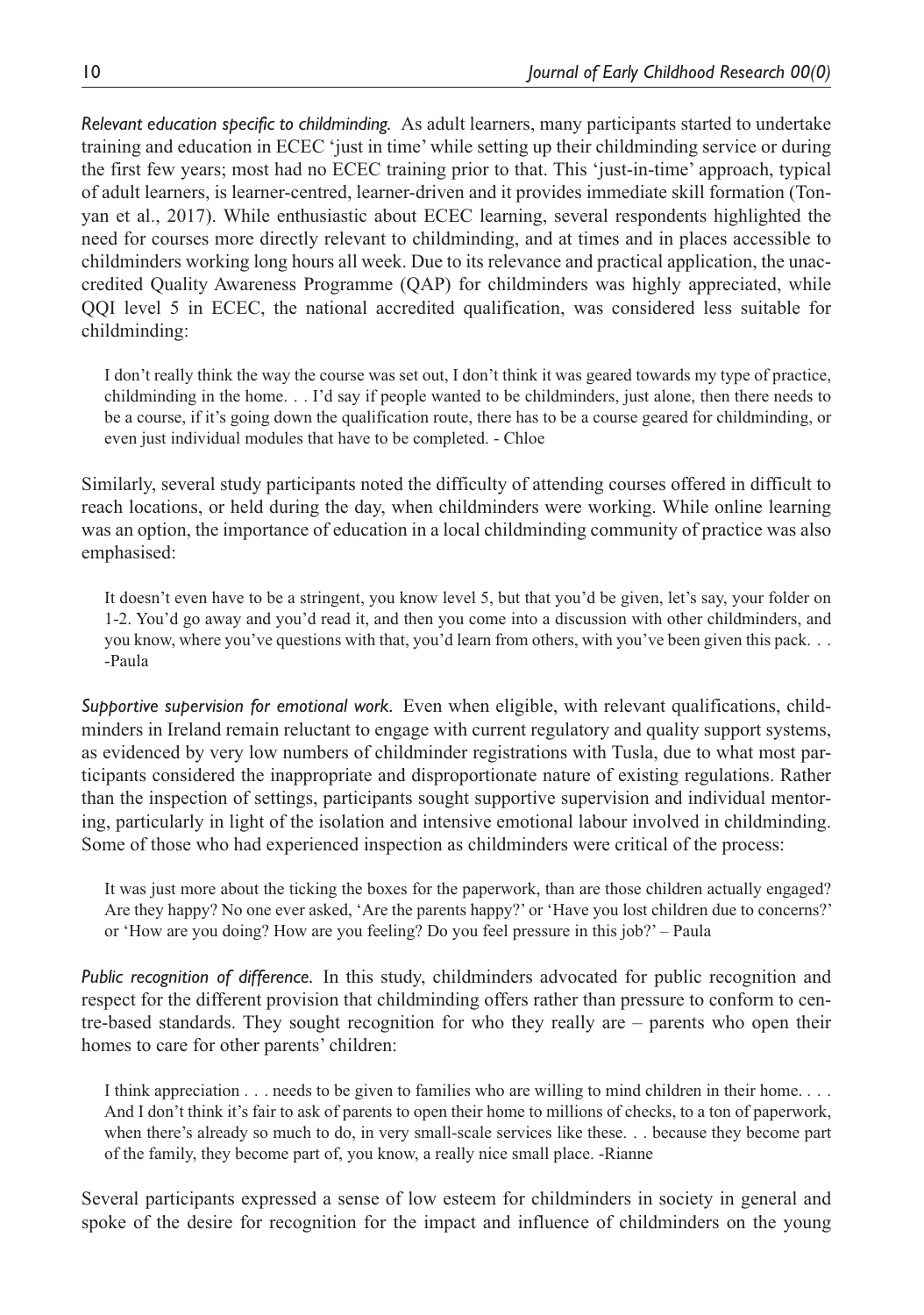children and their families: 'It's a very unrecognized career. I don't think it's recognized enough for what we do'. –Sonia

Moreover, many expressed the view that childminding was more than a business, it was their career, and that this was how they wished to see childminding promoted:

I'd like them to realize that childminding is a career, and that it's part of Irish society. And instead of trying to push it out, that they embrace it, and have it work in some way where people are like putting their hand up to join Childminding Ireland, that they're not hiding, that they're not afraid. – Mary

This reinforces the idea of childminding as a unique form of childcare involving key paedagogical skills, generating long-term commitment, enduring relationships and family-minding.

## **Discussion**

Childminders' views of professionalism and professionalisation in this study varied from calls for full inclusion as ECEC providers to demands for recognition as home-from-home childminders. One common thread united them: childminders of all views tended to reject a technical performative professionalism of policies, paperwork and property imposed by regulation, in favour of an agentic professionalism from within, autonomous and self-directed (Jones and Osgood, 2007; O'Regan et al., 2019).

### *Childminders and agency*

Findings in this ecocultural study emphasised the agency of childminders in initiating, organising and maintaining their services. This seems understated in the existing ecocultural definition of childminding as: 'a home-based ecological niche in which multiple families (i.e. childminder, children, childminder's own family and children's families) work together in raising children' (Tonyan and Nuttall, 2014: 119). This could convey the erroneous impression that everyone involved somehow played interchangeable roles in raising the children. To emphasise the agency of the childminder, as found in Ireland, we propose this amended definition of childminding as 'a home-based ecological niche in which **the childminder** works together with children, their own family, children's families and assistants to negotiate the project of raising children'.

#### *Childminders and parenthood*

This study has also highlighted the important role that parenthood plays in the decision to open a childminding service. In contrast to official professionalising discourse for childminders, which sometimes involves rejecting the role of 'mothering, home and family' (O'Connell, 2008: 13), childminders in this study clearly articulated how much parenthood influenced their entry into the profession. Understanding childminders are most often parents helps explains why childminders and parents agree on family-friendly regulations for childminding (DCYA, 2018a): they are both simply parents seeking home-based care for their children. Understanding childminders as parents can also shed light on the issue of childminder attrition (Bauters and Vandenbroeck, 2017): childminders will continue their service for as long as it meets the needs of their own family, relationally and financially, or at least, when it does not conflict with the needs of their own family.

For most childminders in this study, operating outside the ECEC system, their priority was family, not a career in childminding necessarily. However, as childminding becomes integrated into the national system, under tailored, childminding regulations (DCEDIY, 2021), perhaps more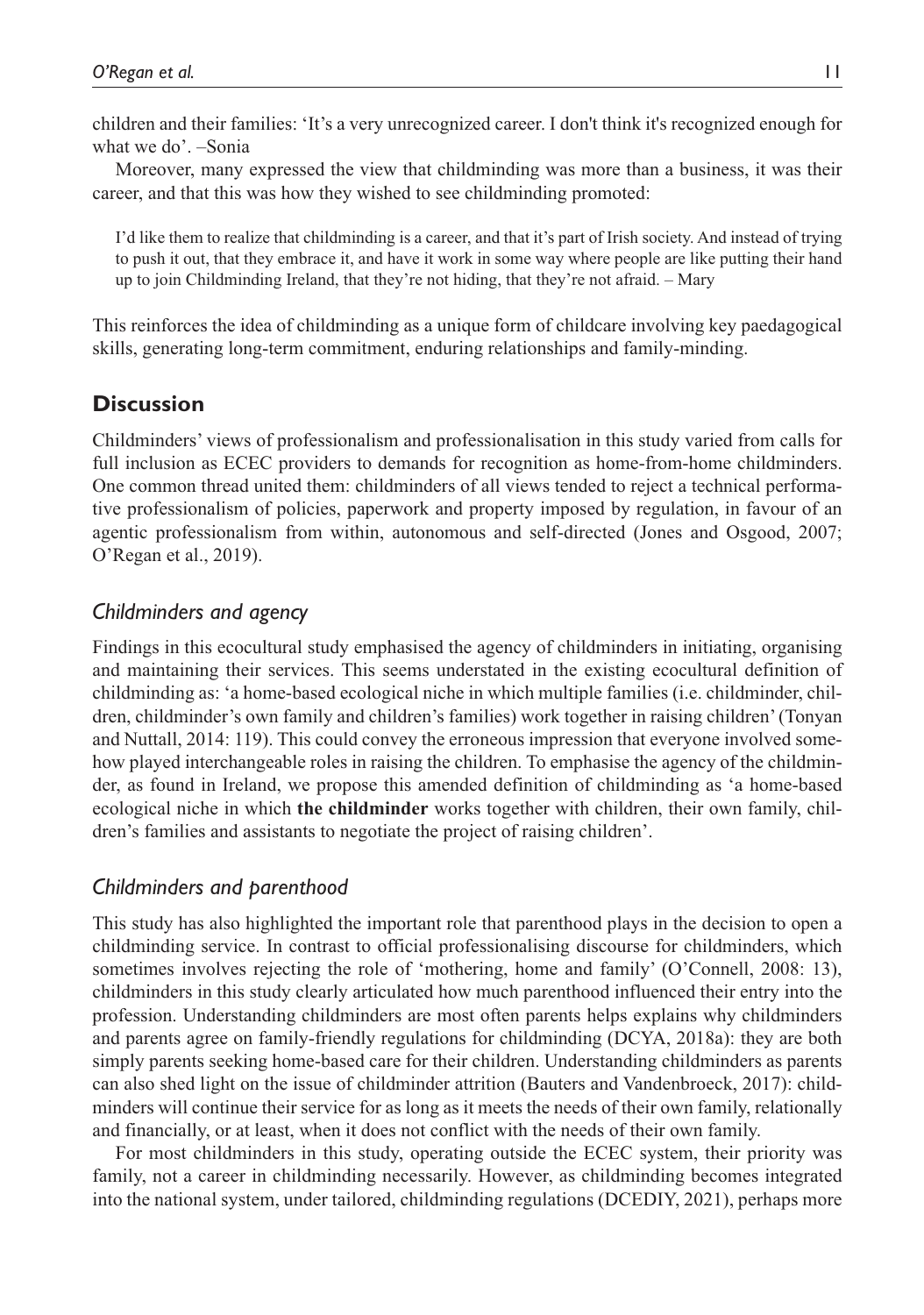career ECEC practitioners will be drawn to home-based childcare work when it is fully supported under the National Childcare Scheme (DCYA, 2019c). This could be of particular relevance postpandemic, as a national survey has shown that up to 94% favour working from home and Ireland has introduced a national strategy on remote work (Department of Enterprise Trade and Employment, 2021).

# *Childminders and professional education*

Childminders in this study were interested in self-directed ECEC learning. As in the UK (Brooker, 2016), most had undertaken self-funded courses, both accredited and unaccredited, to enhance their own practice with children. This contrasts with France and Denmark, where childminder training is free and unaccredited. In France, childminders complete 120 hours of mandatory training during the first 2 years of service; in Denmark, local authority childcare supervisors provide ongoing training for childminders in network groups but the number of hours varies (European Commission/EACEA/Eurydice, 2019).

Perhaps professionalisation for childminders should be conceived in terms of acquiring a reflective stance rather than acquiring accredited qualifications, as in Reggio Emilia (Urban et al., 2011). In the Irish context, a local childminders' community of practice could explore and reflect on tailored childminding modules in mixed age learning, the principles of professional love (Page, 2018), effective business relationships with client families, as well as the cultural models of Close Relationships and Real Life Learning previously identified in research. This would be a style of professionalisation much more appropriate to childminding, better aligned with the paedagogical and business skills needed in the context of professional childminding.

#### *Implications for childminding policy*

This fresh, ecocultural paradigm of professionalisation for childminders has the potential to make a significant contribution to supporting the process of professionalisation of childminding in Ireland within a sustainable system. Professionalised childminders in Ireland seek increased inclusion in the national ECEC system, but such inclusion needs to be within a tailored, regulatory, education and support system, sensitive to the process of professionalisation most suited to childminders. To engage childminders in Ireland, a competent system should support and develop their distinctive professional praxis for 21st century childminding to thrive and continue to benefit young children and their families.

#### **Funding**

The author(s) disclosed receipt of the following financial support for the research, authorship, and/or publication of this article: This research was funded by the Irish Research Council. Grant number: EPSPG/2016/150.

#### **ORCID iD**

Miriam O'Regan **D** <https://orcid.org/0000-0001-9272-5815>

#### **References**

Acts of the Oireachtas (1991) *Child Care Act, 1991*. Available at: [http://www.irishstatutebook.iei19911enjac](http://www.irishstatutebook.iei19911enjactipub/OO17/print.h1ml)[tipub/OO17/print.h1ml](http://www.irishstatutebook.iei19911enjactipub/OO17/print.h1ml) (accessed 6 June 2017).

Bauters V and Vandenbroeck M (2017) The professionalisation of family day care in Flanders, France and Germany. *European Early Childhood Education Research Journal* 25: 386–397.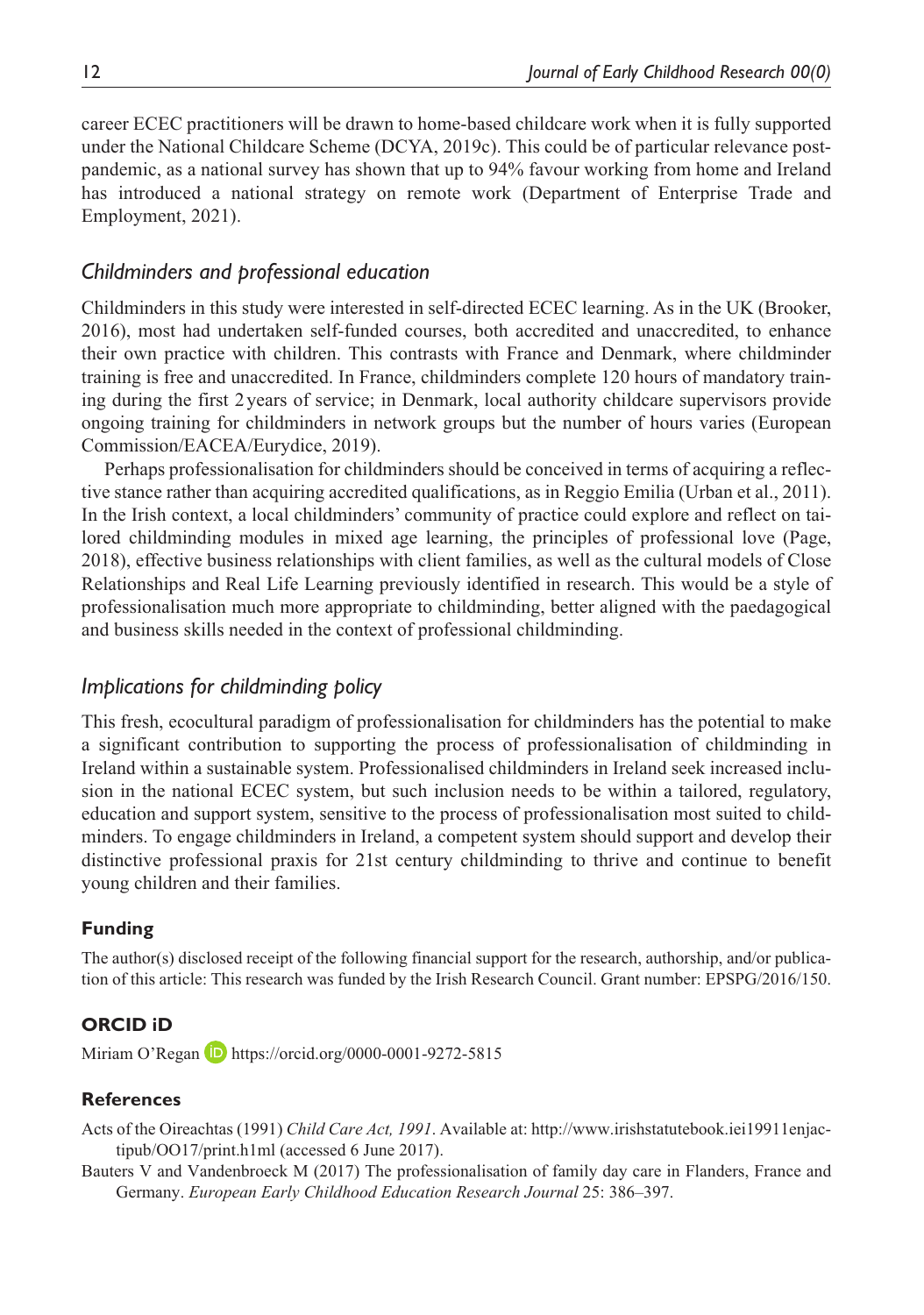- Bond M and Kersey D (2002) Expanding childminding provision in areas of deprivation. *Local Economy: The Journal of the Local Economy Policy Unit* 17(4): 303–312.
- Brannen J and Moss P (2003) *Rethinking Children's Care*. Buckingham: Open University Press. Available at: <http://eprints.ioe.ac.uk/3029/>(accessed 9 March 2017).
- Brock A (2013) Building a model of early years professionalism from practitioners' perspectives. *Journal of Early Childhood Research* 11(1): 27–44.
- Brooker L (2016) Childminders, parents and policy: Testing the triangle of care. *Journal of Early Childhood Research* 14: 69–83.
- California Child Care Research Partnership (2014) *The Ecocultural Family Interview For Family Child Care Providers*. Northridge: California State University.
- Campbell-Barr V (2018) The silencing of the knowledge-base in early childhood education and care professionalism. *International Journal of Early Years Education* 26: 75–89.
- Cragg TD and Dawson R (2003) *Setting up Childminder Networks: A Guide for Local Authorities and their Early Years Development and Childcare Partnerships*. Available at: [http://webarchive.nationalarchives.](http://webarchive.nationalarchives.gov.uk/20081105174301/) [gov.uk/20081105174301/;](http://webarchive.nationalarchives.gov.uk/20081105174301/) <http://www.dcsf.gov.uk/research/data/uploadfiles/RR485GP.pdf> (accessed 9 November 2017).
- CSO (2017) *CSO Quarterly National Household Survey Module on Childcare 2017*. Cork: Government of Ireland.
- Daly M (2010) *An Evaluation of the Impact of the National Childminding Initiative on the Quality of Childminding in Waterford City and County*. Waterford: Waterford City & County Childcare Committees, and Health Service Executive South.
- DCEDIY (2021) *National Action Plan for Childminding 2021-2028*. Available at: [https://www.gov.ie/](https://www.gov.ie/pdf/?file=https://assets.gov.ie/132300/5d403d61-a868-488c-9766-5b1e42f1e408.pdf#page=null) [pdf/?file=https://assets.gov.ie/132300/5d403d61-a868-488c-9766-5b1e42f1e408.pdf#page=null](https://www.gov.ie/pdf/?file=https://assets.gov.ie/132300/5d403d61-a868-488c-9766-5b1e42f1e408.pdf#page=null) (accessed 29 April 2021).
- DCYA (2008) *National Guidelines for Childminders*. Dublin: The Stationery Office.
- DCYA (2016) *S.I. No. 221/2016 Child Care Act 1991 (Early Years Services) Regulations 2016*. Available at: https://www.gov.ie/en/publication/1a6d67-child-care-act-1991-early-years-services-regulations-2016/ (accessed 25 January 2022).
- DCYA (2018a) *Pathway to a Quality Support & Assurance System for Childminding: Summary Report of the Working Group on Reforms and Supports for the Childminding Sector*. Available at: [https://assets.gov.](https://assets.gov.ie/26359/04ec2e05e5284b849ae0894e65d4ce8f.pdf) [ie/26359/04ec2e05e5284b849ae0894e65d4ce8f.pdf](https://assets.gov.ie/26359/04ec2e05e5284b849ae0894e65d4ce8f.pdf) (accessed 3 March 2018).
- DCYA (2018b) *Registration of School Age Services*. Available at: [http://www.irishstatutebook.ie/eli/2018/](http://www.irishstatutebook.ie/eli/2018/si/575/made/en/pdf) [si/575/made/en/pdf](http://www.irishstatutebook.ie/eli/2018/si/575/made/en/pdf) (accessed 2 April 2019).
- DCYA (2019a) Draft Childminding Action Plan August 2019. Available at: https://www.gov.ie/en/ publication/42314a-draft-childminding-action-plan/ (accessed 25 January 2022).
- DCYA (2019b) *First Five Implementation Plan 2019-2021*. Available at: [https://www.dcya.gov.ie/documents/](https://www.dcya.gov.ie/documents/earlyyears/20190522First5ImplementationPlan22May2019.pdf) [earlyyears/20190522First5ImplementationPlan22May2019.pdf](https://www.dcya.gov.ie/documents/earlyyears/20190522First5ImplementationPlan22May2019.pdf) (accessed 30 May 2019).
- DCYA (2019c) *National Childcare Scheme: Policy Guidelines*. Available at: https://www.ncs.gov.ie/NCS\_ policy\_guidelines.pdf (accessed 25 January 2022).
- Department of Enterprise Trade and Employment (2021) *Making Remote Work National Remote Work Strategy*. Available at: https://www.gov.ie/en/publication/51f84-making-remote-work-national-remotework-strategy/ (accessed 15 January 2022).
- DJELR (2000) *National Childcare Strategy*. Available at: [http://www.justice.ie/en/JELR/Childcare1.pdf/](http://www.justice.ie/en/JELR/Childcare1.pdf/Files/Childcare1.pdf) [Files/Childcare1.pdf](http://www.justice.ie/en/JELR/Childcare1.pdf/Files/Childcare1.pdf) (accessed 15 March 2015).
- European Commission/EACEA/Eurydice (2019) *Key Data on Early Childhood Education and Care in Europe*, 2019 edn. Luxembourg: European Commission/EACEA/Eurydice.
- Gallagher A (2012) Neoliberal governmentality and the respatialisation of childcare in Ireland. *Geoforum* 43(3): 464–471.
- Gallimore R (1993) Family responses to young children with developmental delays: Accommodation activity in ecological and cultural context. *American Journal on Mental Retardation* 98(2): 185–206.
- Gallimore R and Lopez EM (2002) Everyday routines, human agency, and ecocultural context: Construction and maintenance of individual habits. *OTJR Occupation Participation Health* 22(1\_suppl): 70S–77S.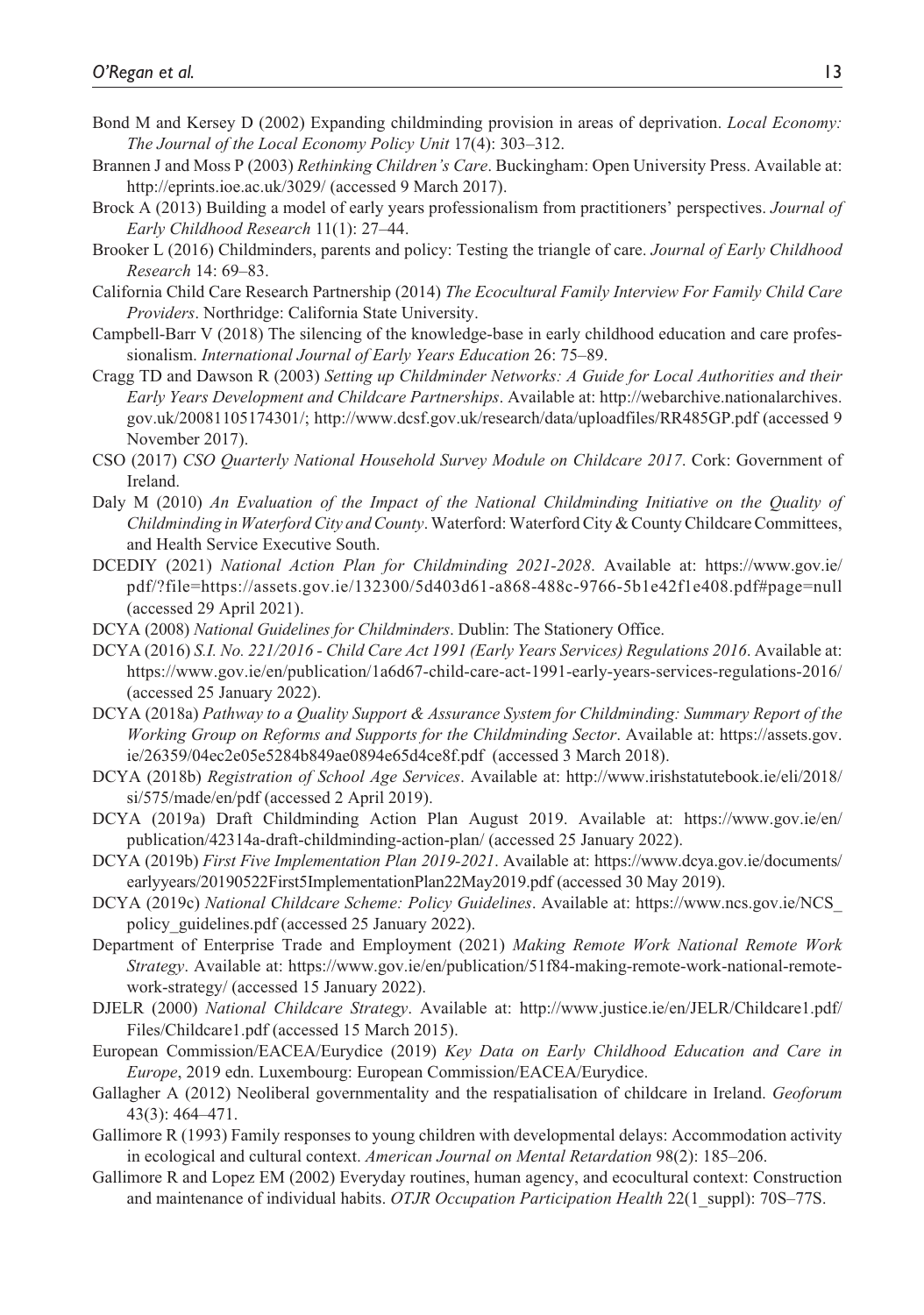- Garrity S and Canavan J (2017) Trust, responsiveness and communities of care: An ethnographic study of the significance and development of parent-caregiver relationships in Irish early years settings. *European Early Childhood Education Research Journal* 25(5): 747–767.
- Gillen J, Cameron CA, Tapanya S, et al. (2007) "A day in the life": Advancing a methodology for the cultural study of development and learning in early childhood. *Early Child Development and Care* 177(2): 207–218.
- Greener I (2009) Entrepreneurship and institution-building in the case of childminding. *Work Employment & Society* 23(2): 305–322.
- Grimmer T (2021) *Developing a Loving Pedagogy in the Early Years: How Love Fits With Professional Practice*. London: Routledge. Available at: [https://www.routledge.com/Developing-a-Loving-](https://www.routledge.com/Developing-a-Loving-Pedagogy-in-the-Early-Years-How-Love-Fits-with-Professional/Grimmer/p/book/9780367902667)[Pedagogy-in-the-Early-Years-How-Love-Fits-with-Professional/Grimmer/p/book/9780367902667](https://www.routledge.com/Developing-a-Loving-Pedagogy-in-the-Early-Years-How-Love-Fits-with-Professional/Grimmer/p/book/9780367902667)  (accessed 21 May 2021).
- Hayes N (2007) *Perspectives on the Relationship between Education and Care in Early Childhood: A Research Paper, Aistear: The Early Childhood Curriculum Framework Background Papers*. Dublin: NCCA.
- Jones L and Osgood J (2007) Mapping the fabricated identity of childminders: Pride and prejudice. *Contemporary Issues in Early Childhood* 8(4): 289–300.
- Lloyd E and Penn H (2012) *Childcare Markets: Can They Deliver an Equitable Service?, Childcare Markets: Can They Deliver an Equitable Service?*. Bristol: Policy Press.
- Moloney M (2015) Untangling the knots [k]not easy: Professional identity in the early childhood care and education sector. In: *Early educational alignment: Reflecting on context, curriculum and pedagogy*, October, Trinity College, Dublin. Available at: http://ecalignment.ie/Untangling%20the%20knots%20 6%2010%2015.pdf (accessed 25 January 2022).
- Oberhuemer P (2011) The early childhood education workforce in Europe between divergencies and emergencies. *International Journal of Child Care and Education Policy Education* 5(1): 55–63.
- OECD (2019) *Education at a Glance 2019, Education at a Glance: OECD Indicators*. Paris: OECD.
- Owen S and Roby P (2006) *Organised Systems of Childminding in Britain: A Sociological Examination of Changing Social Policies, a Profession and the Operation of a Service*. Available at: [http://elibrary.ru/](http://elibrary.ru/item.asp?id=9412308) [item.asp?id=9412308](http://elibrary.ru/item.asp?id=9412308) (accessed: 11 April 2017).
- O'Connell R (2008) *The Meaning of Home-based Childcare in an Era of Quality: Childminding in an Inner London Borough and the Encounter with Professionalisation*. Available at: [https://search.proquest.](https://search.proquest.com/openview/12a04fc727122620748be1e46a3139de/1?pq-origsite=gscholar&cbl=2026366&diss=y) [com/openview/12a04fc727122620748be1e46a3139de/1?pq-origsite=gscholar&cbl=2026366&diss=y](https://search.proquest.com/openview/12a04fc727122620748be1e46a3139de/1?pq-origsite=gscholar&cbl=2026366&diss=y)  (Accessed: 6 October 2017).
- O'Regan M, Halpenny AM and Hayes N (2019) Childminding in Ireland: Attitudes towards professionalisation. *European Early Childhood Education Research Journal* 27: 757–775.
- O'Regan M, Halpenny AM and Hayes N (2020) Childminders' close relationship model of praxis: An ecocultural study in Ireland. *European Early Childhood Education Research Journal* 28(5): 675–689.
- O'Regan M, Marie Halpenny A and Hayes N (2021) It all depends . . . ' A Real life learning model informing childminding pedagogy in Ireland. *International Journal of Early Years Education*. Epub ahead of print 27 May 2021. DOI: 10.1080/09669760.2021.1933921 Published online.
- Page J (2011) Do mothers want professional carers to love their babies?. *Journal of Early Childhood Research* 9(3): 310–323.
- Page J (2018) Characterising the principles of professional love in early childhood care and education. *International Journal of Early Years Education* 26(2): 125–141.
- Quinn N and Holland D (eds) (1987) Culture and cognition. *Cultural Models in Language and Though*. Cambridge: Cambridge University Press, pp.3–40.
- Rogoff B (2003) *The Cultural Nature of Human Development*. Oxford, United Kingdom: Oxford University Press.
- Salmona M, Lieber E and Kaczynski D (2019) *Qualitative and Mixed Methods Data Analysis Using Dedoose*. Thousand Oaks, CA: SAGE Publications.
- Tonyan HA (2015) Everyday routines: A window into the cultural organization of family child care. *Journal of Early Childhood Research* 13(3): 311–327.